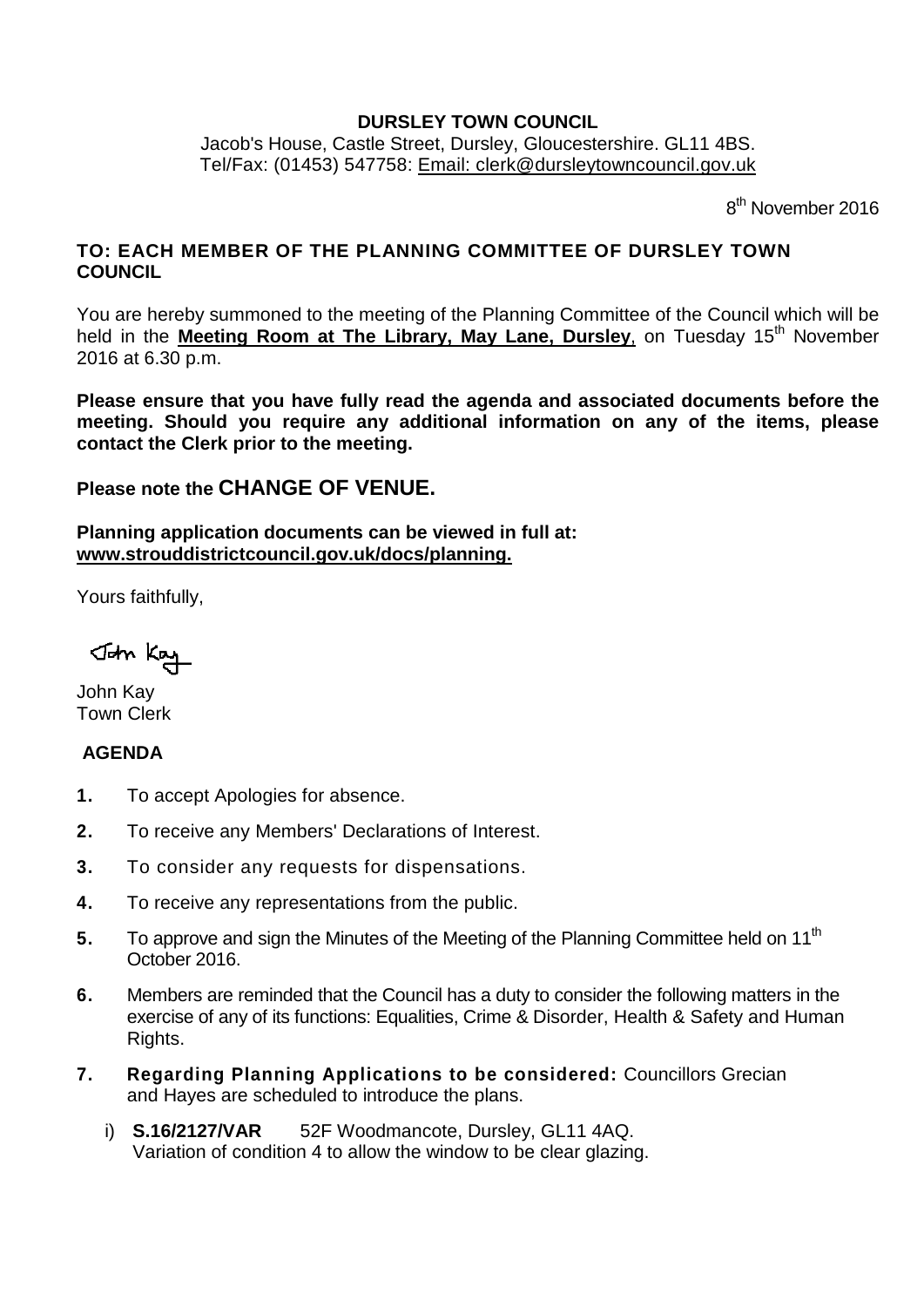- ii) **S.16/2165/HHOLD** 2 Blackwells, Woodmancote, Dursley, GL11 4BG. Single storey front extension.
- iii) **S.16/2092/DISCON** Littlecombe Zone K2 Lister Road, Dursley. Discharge of conditions 5 (Materials),6 (Sample Panels) ,15 (Noise) , 18 (Dust), 29 (Zone K2 Visibility) & 31 (Construction Management Plan) of S.15/0476/OUT.
- iv) **S.16/2371/LBC** Chestal House Chestal, Dursley, GL11 5AA. Internal and external alterations to form annex accommodation.
- v) **S.16/0043/OUT** Land at M5 Junction 13 West of Stonehouse, Eastington 5,000 capacity football stadium and other ancillary uses (Use Class D2); up to 41,300m2 of B1 floor space; up to 22,800m2 of B2 / B8 floor space; indoor football playing pitch (Use Class D2), other recreational uses (Use Class D2); leisure facilities (Use Class D2), Transport Hub (including ancillary parking for cars and coaches, and a drop off point for buses and taxis), with all matters reserved save for access. (**Revised Consultation**)

## **8. Consideration of Appeals:**

i) **S.16/0398/LBC** Spring Cottage 5 Broadwell, Water Street, Dursley Replace 9 no. softwood windows with hardwood double glazed slimline units. Appeal ref: **APP/C1625/Y/16/3160343**. Withdrawal or modification of comments to be submitted by 22nd November 2016. (Council's original response attached)

## **9. Consideration of Licensing Applications:**

No applications received at the time of the agenda.

## **10. Regarding Planning Matters in General:**

#### i) **Notifications (incl. Discharge of conditions/certificates/permitted development):**

**S.16/2203/DISCON** Land At 18 Upper Poole Road, Dursley Discharge of condition 2(materials) and 6 (boundary block plan) of S.16/0694/FUL.

**S.16/2322/DISCON** 18 - 20 Long Street Dursley, GL11 4HX Discharge of conditions 3 (noise mitigation) & 4 (fumes) (Application ref. S.16/0881/COU).

## ii) **Notification of Planning Permissions:**

**S.16/2103/HHOLD** 9 Ferney, Dursley. Erection of a conservatory.

**S.16/1935/DISCON** 11 Manor View, Dursley. Discharge of condition 5 of S.13/1597/FUL.

**S.16/1858/HHOLD** 10 Brownings Lane, Dursley. Single storey side extension.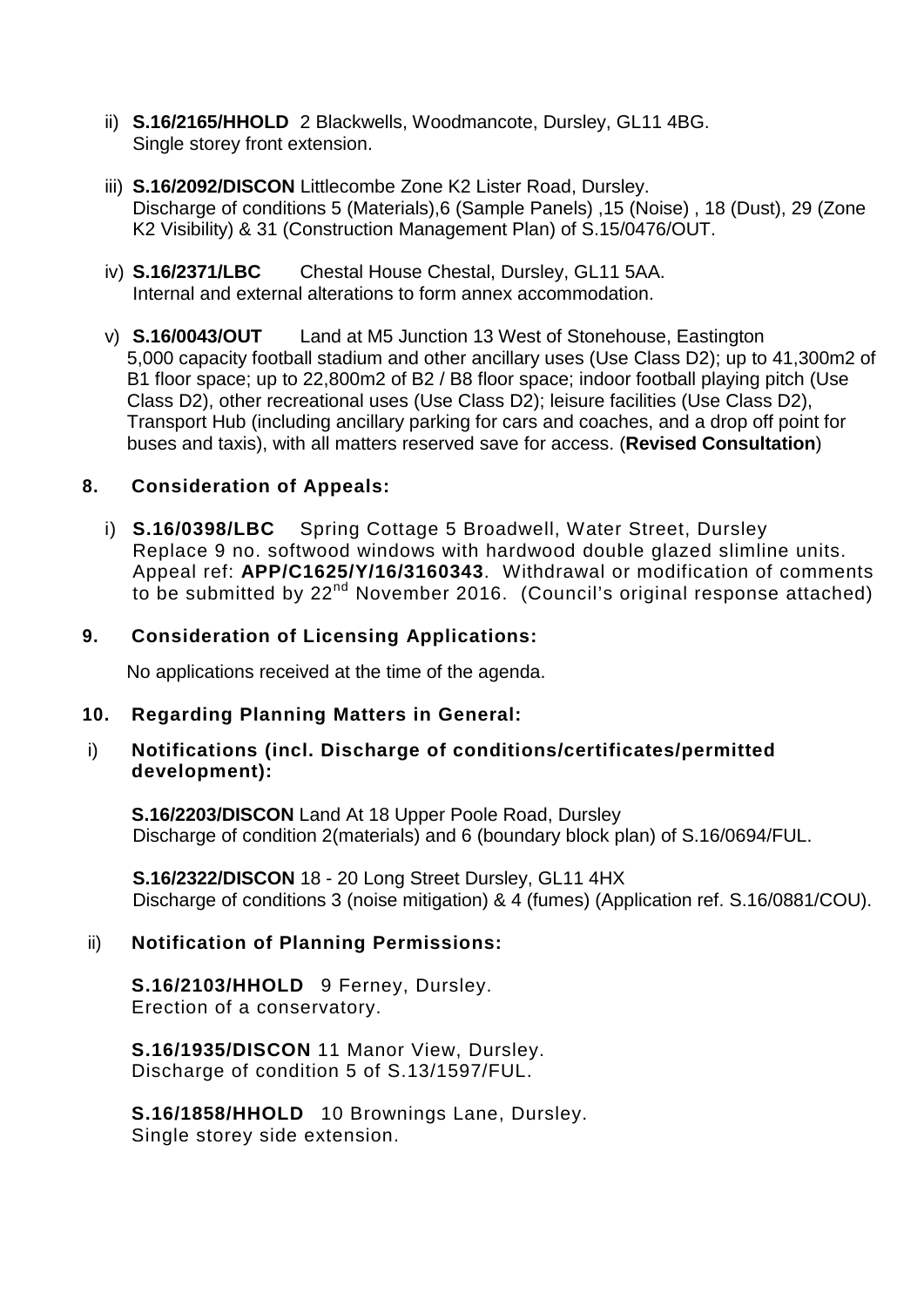**S.16/1919/CPL** 1 Kingshill Park, Dursley.

Loft conversion.

#### **S.16/2017/MINAM** Land At, Gardeners Keep, 1 Fort Lane.

Minor amendment to S.16/0263/FUL. Increase size of Velux windows to first floor bedroom & increase size of first floor bathroom casement window. Windows and fold aside doors to be painted aluminum construction. Amendment to the drive layout.

#### **S.16/1860/ADV** 18 Kingshill Road, Dursley.

Replacement of existing flag pole with 6m high totem sign.

**S.16/1862/FUL** Former Club House, Stinchcombe Hill Golf Club, COU of former club house to holiday let (revised plans received 12/10/16).

#### iii) **Notification of Planning Application withdrawn:**

**S.16/2112/FUL** 1A Highfields Approach, Dursley. Erection of two dwellings.

**S.16/1821/VAR** The Electric Garage, Prospect Place, May Lane. Variation of approved plans of S.14/0085/FUL for the demolition of existing industrial building. Erection of 2no. two bedroom flats and associated works.

## **11. Proposed Traffic Signals - A4135 Kingshill Road/Dursley Road (Sandpits) Junction**

- i) To note that the Highways recommendation for S.15/2804/OUT Land North East of Draycott Box Road, Cam has been submitted to Stroud District Council; Stroud District Council has requested the developer's agreement to extend the time period for determination to 30.11.2016. (Members: Recommendation attached)
- ii) To receive an update on the discussions with Cam Parish Council and independent traffic consultant.

## **12. Future Dursley (Neighbourhood Development Plan)**

- i) To receive an update following the Neighbourhood Development Plan Steering Group meeting held on 9<sup>th</sup> November 2016.
- **13. To Consider Reviewing the following Area Plans and Consultations** (including any received after publication of the agenda):
	- i) Stroud Town Council's letter regarding their response to the Draft Minerals Local Plan for Gloucestershire and the idea of "Fracking", calling for local council's to respond to the consultation. (Deadline 24/11/16 – letter and response attached)

## **14. Planning Committee Rota:**

The next meeting will be held in the **Methodist Church Rooms, Castle Street, Dursley** on Tuesday 13<sup>th</sup> December 2016 at 6.30 p.m. Councillors Creswick and Ackroyd are scheduled to consider the plans and are responsible for finding a replacement if they are unable to do so.